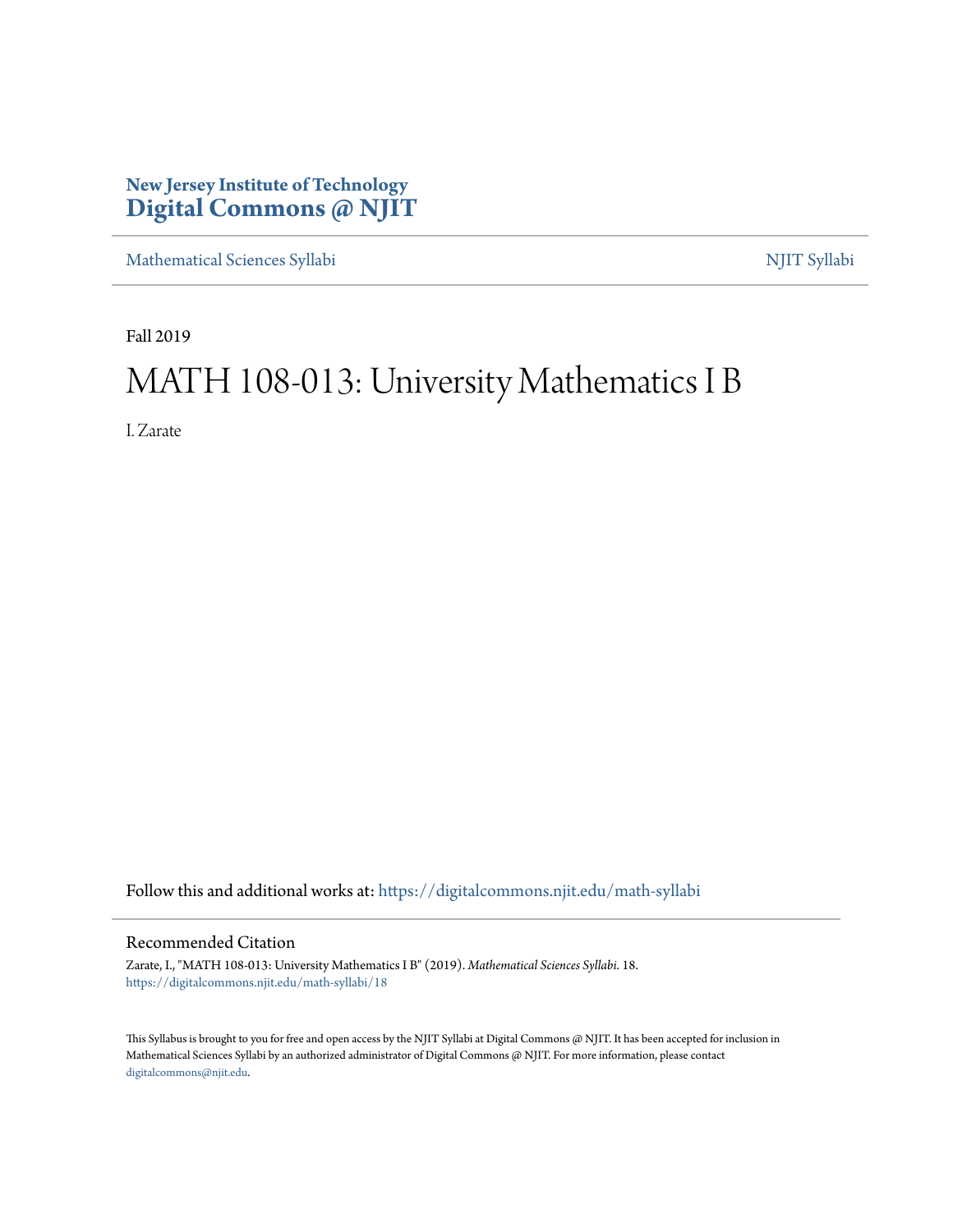

### THE COLLEGE OF SCIENCE AND LIBERAL ARTS

## THE DEPARTMENT OF MATHEMATICAL SCIENCES

## **MATH 108: University Mathematics I B** *Fall 2019 Course Syllabus*

**[NJIT Academic Integrity Code](http://www.njit.edu/policies/sites/policies/files/academic-integrity-code.pdf)**: All Students should be aware that the Department of Mathematical Sciences takes the University Code on Academic Integrity at NJIT very seriously and enforces it strictly. This means that there must not be any forms of plagiarism, i.e., copying of homework, class projects, or lab assignments, or any form of cheating in quizzes and exams. Under the University Code on Academic Integrity, students are obligated to report any such activities to the Instructor.

### **COURSE INFORMATION**

**Course Description**: Intended for students whose major requires [MATH](http://catalog.njit.edu/search/?P=MATH%20111) 111. Linear functions, equations, inequalities, systems of linear equations, quadratic equations, polynomials, rational expressions, expressions involving radicals, partial fraction decomposition, conic sections, graphing functions.

**Number of Credits**: 4

**Prerequisites**: None.

**Course-Section and Instructors**

| <b>Course-Section</b> | <b>Instructor</b>   |
|-----------------------|---------------------|
| Math 108-001          | : Professor A. Flax |
| Math 108-003          | Professor A. Flax   |
| Math 108-009          | Professor I. Zarate |
| Math 108-013          | Professor I. Zarate |
| Math 108-017          | Professor S. Nair   |
| Math 108-019          | Professor S. Nair   |

**Office Hours for All Math Instructors**: [Fall 2019 Office Hours and Emails](http://math.njit.edu/students/officehours.php)

#### **Required Textbook**:

| Title          | Precalculus - A Right Triangle Approach |
|----------------|-----------------------------------------|
| Author         | <b>Ratti and McWaters</b>               |
| <b>Edition</b> | : 4th                                   |
| Publisher      | Pearson                                 |
| ISBN #         | 9780134851013                           |
| <b>Notes</b>   | w/ MyMathLab                            |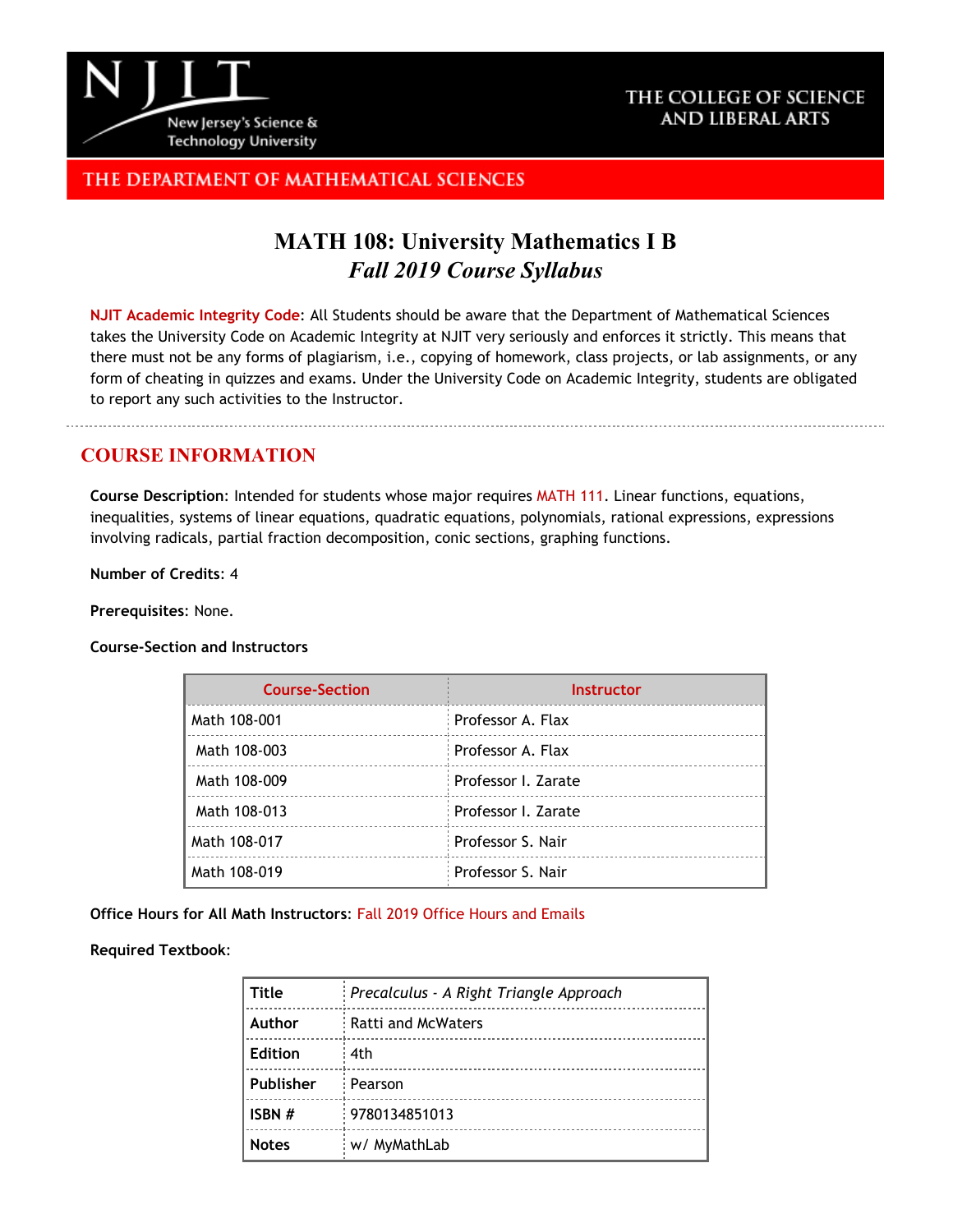**University-wide Withdrawal Date**:The last day to withdraw with a **W** is **[Monday, November 11, 2019](https://www.njit.edu/registrar/fall-2019-academic-calendar/)**. It will be strictly enforced.

## **COURSE GOALS**

**Course Objectives**: Students should (a) learn algebra and its applications to science and engineering (b) learn about slope and its relationship to average rates of change, (c) understand how to recognize functions, operations on functions and graph of functions, (d) understand many practical applications of systems of equations.

#### **Course Outcomes**

- Students have improved logical thinking and problem-solving skills.
- Students have a greater understanding of the importance of algebra in science and technology.
- Students are prepared for further study in mathematics as well as science, engineering, and other areas.

**Course Assessment**: The assessment of objectives is achieved through homework, quizzes, and common examinations with common grading.

**POLICIES**

**[DMS Course Policies](http://math.njit.edu/students/undergraduate/policies_math.php)**: All DMS students must familiarize themselves with, and adhere to, the [Department of](http://math.njit.edu/students/undergraduate/policies_math.php) [Mathematical Sciences Course Policies](http://math.njit.edu/students/undergraduate/policies_math.php), in addition to official [university-wide policies](http://catalog.njit.edu/undergraduate/academic-policies-procedures/). DMS takes these policies very seriously and enforces them strictly.

| <b>Homework</b>                | 10% |
|--------------------------------|-----|
| Quizzes                        | 15% |
| Common Midterm Exam I          | 15% |
| <b>Common Midterm Exam II</b>  | 15% |
| <b>Common Midterm Exam III</b> | 15% |
| <b>Final Exam</b>              | 30% |

**Grading Policy**: The final grade in this course will be determined as follows:

Your final letter grade will be based on the following tentative curve.

|      | $\frac{1}{2}$ 90 - 100 | $\cdot$ C | $170 - 74$ |
|------|------------------------|-----------|------------|
| $B+$ | $185 - 89$             | ∃ D∴      | $155 - 69$ |
| В    | $180 - 84$             |           | $10 - 54$  |
| $C+$ | $:75 - 79$             |           |            |

**Attendance Policy**: Attendance at all classes will be recorded and is **mandatory**. Please make sure you read and fully understand the [Math Department's Attendance Policy.](http://math.njit.edu/students/policies_attendance.php) This policy will be strictly enforced. Students are expected to attend class. Each class is a learning experience that cannot be replicated through simply "getting the notes."

**Homework Policy**: Homework is an expectation of the course. All written homework for the session is listed, by section, above. On line, homework will also be assigned through the portal, My Math Lab. All students are expected to obtain a subscription to My Math Lab for successful completion of the class.

#### **How to Get Started with MyMathLab**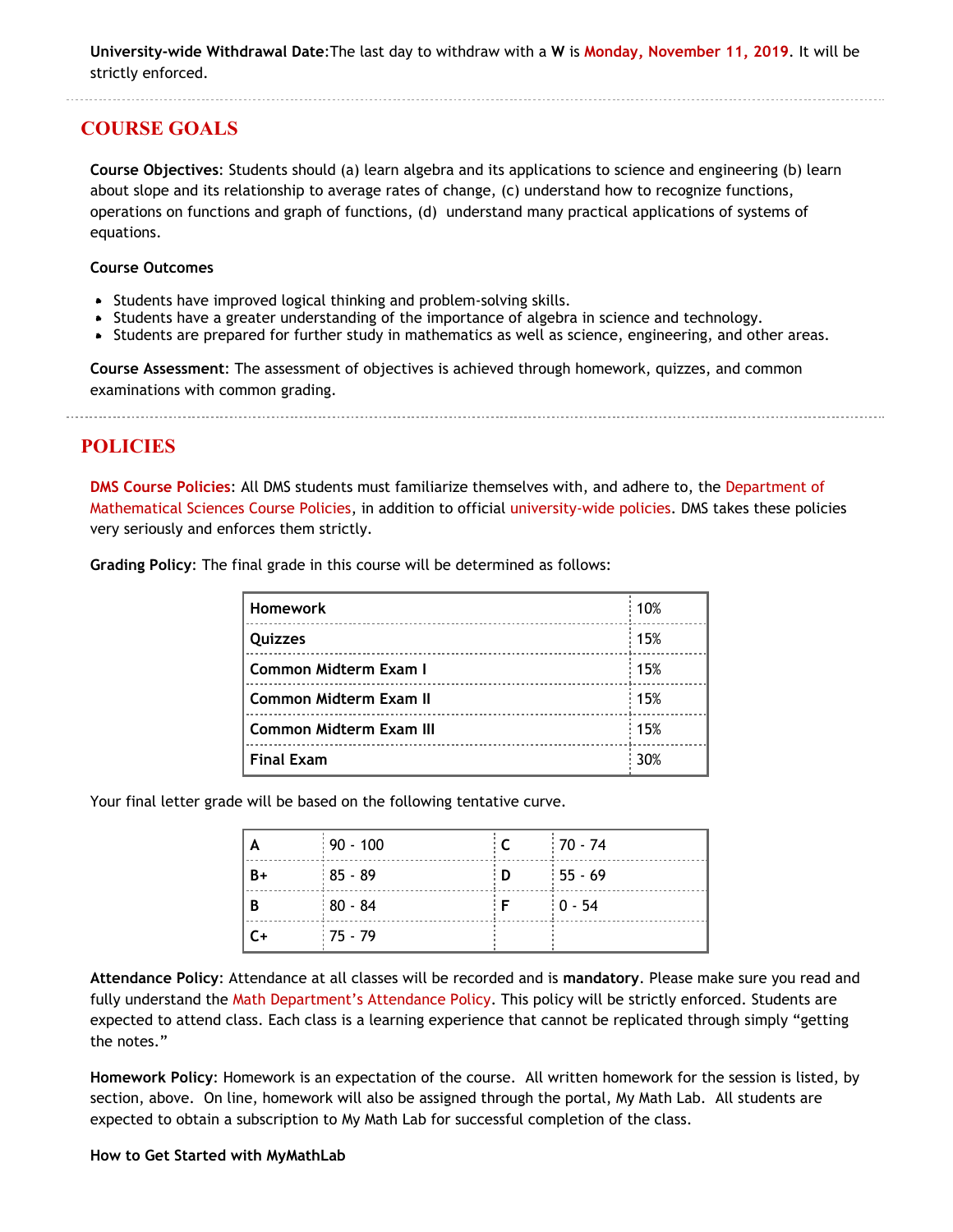- [http://m.njit.edu/Undergraduate/UG-Files/MML\\_Getting\\_Started.pdf](http://m.njit.edu/Undergraduate/UG-Files/MML_Getting_Started.pdf)
- [http://m.njit.edu/Undergraduate/UG-Files/Technology\\_Tips.pdf](http://m.njit.edu/Undergraduate/UG-Files/Technology_Tips.pdf)

**Quiz Policy**: Quizzes will be given at the professor's discretion approximately once a week during recitation throughout the semester. They will be based on the lecture, homework and the in-class discussions. There will be 8-12 assessments given throughout the semester.

**Exams**: There will be three common midterm exams held during the semester and one comprehensive common final exam. Each exam will test the material taught since the beginning of the semester.

Exams are held on the following days:

| Common Midterm Exam I    | September 25, 2019     |
|--------------------------|------------------------|
| Common Midterm Exam II   | October 23, 2019       |
| Common Midterm Exam III  | November 20, 2019      |
| <b>Final Exam Period</b> | December 14 - 20, 2019 |

The time of the midterm exams is **4:15-5:40 PM** for daytime students and **5:45-7:10 PM** for evening students. The final exam will test your knowledge of all the course material taught in the entire course. Make sure you read and fully understand the [Math Department's Examination Policy](http://math.njit.edu/students/policies_exam.php). This policy will be strictly enforced.

**Makeup Exam Policy**: To properly report your absence from a midterm or final exam, please review and follow the required steps under the DMS Examination Policy found here:

#### [http://math.njit.edu/students/policies\\_exam.php](http://math.njit.edu/students/policies_exam.php)

**Mandatory Tutoring Policy**: Based upon academic performance indicating a significant gap in understanding of the course material, students may receive a notice of being assigned to mandatory tutoring to assist in filling the gap. A student will have 2 points deducted from the course average for each instance in which the required tutoring is not completed by the stated deadline.

**Cellular Phones**: All cellular phones and other electronic devices must be switched off and put away during all class times.

### **ADDITIONAL RESOURCES**

**Math Tutoring Center**: Located in the Central King Building, Lower Level, Rm. G11 (See[: Fall 2019 Hours](http://math.njit.edu/students/undergraduate/tutoring_help.php))

**Accommodation of Disabilities**: Disability Support Services (DSS) offers long term and temporary accommodations for undergraduate, graduate and visiting students at NJIT.

If you are in need of accommodations due to a disability please contact Chantonette Lyles, Associate Director of Disability Support Services at [973-596-5417](tel:973-596-5417) or via email at [lyles@njit.edu](mailto:lyles@njit.edu). The office is located in Fenster Hall Room 260. A Letter of Accommodation Eligibility from the Disability Support Services office authorizing your accommodations will be required.

For further information regarding self identification, the submission of medical documentation and additional support services provided please visit the Disability Support Services (DSS) website at:

#### [https://www.njit.edu/studentsuccess/accessibility/](http://www5.njit.edu/studentsuccess/disability-support-services/)

**Important Dates** (See: [Fall 2019 Academic Calendar, Registrar](https://www.njit.edu/registrar/fall-2019-academic-calendar/))

| <b>Date</b>       | Dav | Event                       |
|-------------------|-----|-----------------------------|
| September 3, 2019 |     | <b>First Day of Classes</b> |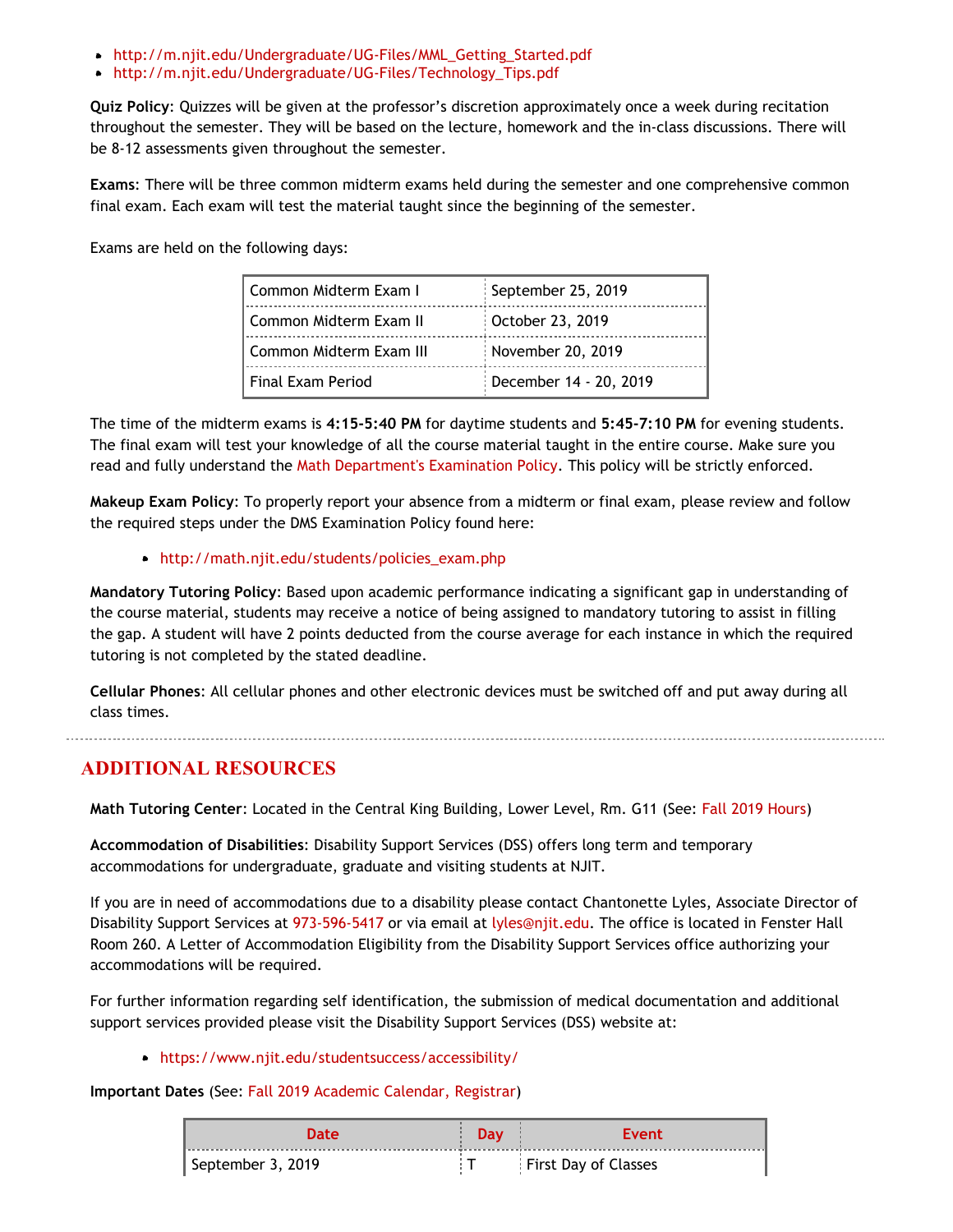| September 13, 2019             | M              | Last Day to Add/Drop Classes |
|--------------------------------|----------------|------------------------------|
| November 11, 2019              | M              | : Last Day to Withdraw       |
| November 26, 2019              | т              | : Thursday Classes Meet      |
| November 27, 2019              | w              | Friday Classes Meet          |
| November 28 - December 1, 2019 | i R - Su       | : Thanksgiving Recess        |
| December 11, 2019              | w              | Last Day of Classes          |
| December 12 & 13, 2019         | <b>R&amp;F</b> | Reading Days                 |
| December 14 - 20, 2019         | Sa - F         | Final Exam Period            |

## **Course Outline**

| Lecture | <b>Section</b><br># | <b>Topic</b>                                         | <b>Assignment</b>                                                     |
|---------|---------------------|------------------------------------------------------|-----------------------------------------------------------------------|
| 1       | P <sub>1</sub>      | Real Numbers and their Properties                    | P1: ex. 82, 84, 86, 102, 104, 106, 108, 130-160 even                  |
| 2       | P <sub>2</sub>      | Integer Exponents, and Scientific Notation           | P2: ex. 10-94 even, 101-110                                           |
|         |                     |                                                      |                                                                       |
| 3       | 1.1                 | Linear equations in one variable                     | 1.1: ex. 9-13, 15, 17, 23-35 odd, 49-55 odd, 61, 63                   |
| 4       | 1.1                 | Linear equations in one variable                     | 1.1 ex. 37-47, 65, 68                                                 |
| 5       | 8.1                 | Systems of Equations                                 | 8.1: ex. 59-75 odd 97, 99, 101                                        |
| 6       | 1.2                 | Applications of Linear Equations                     | 1.2: ex. 9-12, 20-34 evens, 37-46, 47-59 odd                          |
| 6       | P6                  | Rational Exponents and Radicals                      | P6: ex. 26-62 even, 86-94 even                                        |
| 7       | <b>P6</b>           | Rational Exponents and Radicals                      | P6: ex. 64-74 even, 78, 80, 82, 96-112 even                           |
| 8       | P <sub>3</sub>      | Polynomials                                          | P3: ex. 18-28 even, 32-42 even, 54, 72, 95                            |
| 9       | <b>P4</b>           | <b>Factoring Polynomials</b>                         | P4: ex. 28-34 even, 38-48 even, 66-84 even, 94-106<br>evens           |
| 10      |                     | <b>CATCH UP AND REVIEW</b>                           |                                                                       |
|         |                     | EXAM #1                                              |                                                                       |
| 11      | 1.3                 | Quadratic Equations (Factoring/Quadratic<br>Formula) | 1.3: ex. 20-30 even, 48-52 even, 91, 93                               |
| 12      | 1.3                 | Quadratic Equations (Completing the<br>square)       | 1.3: ex. 32-38 even, 42-46 even, 54-64 even, 68-78<br>even, 97, 104   |
| 13      | 1.4                 | <b>Complex Numbers</b>                               | 1.4: ex 10-36 even, 40-50 even                                        |
| 14      | P <sub>5</sub>      | <b>Rational Expressions</b>                          | P5: ex. 26, 30, 34, 36, 38, 48, 50, 56, 60, 70-76<br>even, 86, 90, 92 |
| 15      | 1.5                 | Solving other types of equations                     | 1.5: ex. 20-24 even, 30-36 even,                                      |
| 16      | 1.5                 | Solving other types of equations                     | 1.5: ex. 40-58 even, 64,66, 70-80 even                                |
| 17      | 1.6                 | Inequalities                                         | 1.6: ex. 12, 20, 24, 32, 51, 57, 59, 65, 67-77 odd,<br>$95 -$         |
|         |                     |                                                      | 105 odd                                                               |
| 18      | 1.7                 | Absolute Value Equations and Inequalities            | 1.7: ex: 14, 16, 26, 28, 34, 36                                       |
|         |                     |                                                      |                                                                       |